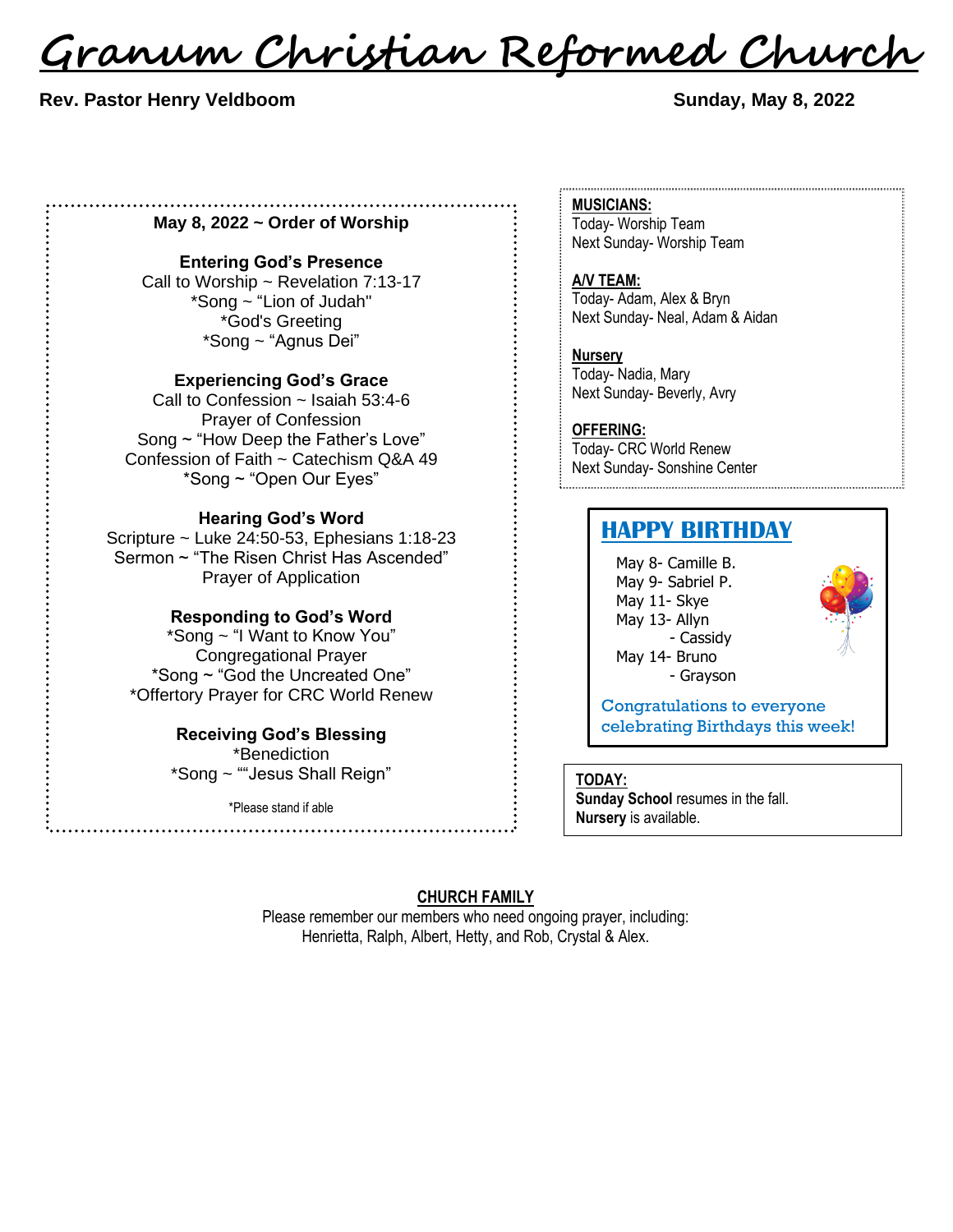May 4, 2022 Council Meeting Notes

- Reminder! We will have our Church Picnic after the service on Sunday, June 26 at the church.
- VBS will be held on July 18-22. Preparations are being made, so mark the date on your calendar.
- Council discussed the matter of a church in our classis, The Road Church, that voted to become fully affirming of LGTBQ+ persons in all roles of leadership in their church. Council has written a letter to the Road and classis expressing our concerns.
- Council wrote a letter to Resonate Missions leadership to address an email from a Resonate representative who is promoting questionable theology.
- Crossroads Christian Counseling is looking for board members. Time commitment is six meetings per year. If you feel called to this ministry, application forms are on the bulletin board by the kitchen.
- Next Council meeting: Wednesday, June 1, 2022 at 7:30pm. Elders will meet at 7pm.

We are looking for a person to be a point of contact for the **Lethbridge Pregnancy Care Center.** If you are interested or have questions please talk to Neal.

**Crossroads Christian Counseling** is looking for board members. Time commitment is six meetings per year. If you feel called to this ministry, application forms are on the bulletin board by the kitchen.